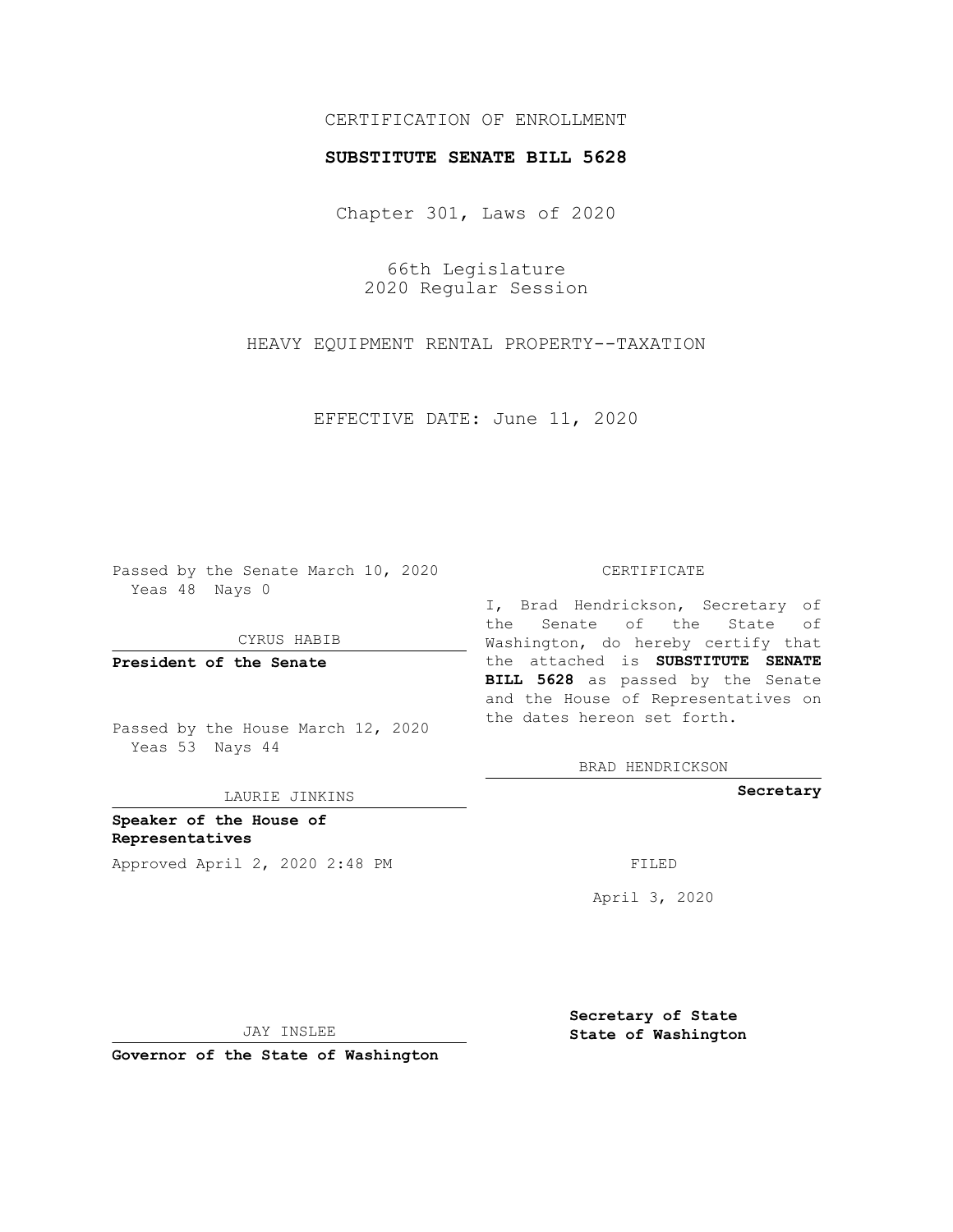## **SUBSTITUTE SENATE BILL 5628**

Passed Legislature - 2020 Regular Session

**State of Washington 66th Legislature 2020 Regular Session**

**By** Senate Transportation (originally sponsored by Senators Cleveland, Brown, Hobbs, Walsh, and Palumbo)

READ FIRST TIME 03/02/20.

 AN ACT Relating to heavy equipment rental property taxation; 2 amending RCW 82.32.145; adding a new section to chapter 84.36 RCW; adding a new chapter to Title 82 RCW; and creating new sections.

BE IT ENACTED BY THE LEGISLATURE OF THE STATE OF WASHINGTON:

 NEW SECTION. **Sec. 1.** A new section is added to chapter 84.36 6 RCW to read as follows:

 (1) All heavy equipment rental property owned by a heavy equipment rental property dealer is exempt from taxation.

 (2) The definitions in this subsection apply throughout this section unless the context clearly requires otherwise.

 (a)(i) "Heavy equipment rental property" means any equipment that is rented by a heavy equipment rental property dealer that:

 (A) Is mobile. For purposes of this subsection, "mobile" means that the heavy equipment property is not permanently affixed to real property and may be moved among worksites as needed;

 (B) Is customarily used for construction, earthmoving, or industrial applications. For the purposes of this subsection, "construction, earthmoving, or industrial applications" means the constructing of new buildings or other structures, or the repairing, remodeling, or expansion of existing buildings or other structures, 21 under, upon, or above real property; the repositioning of terrain

p. 1 SSB 5628.SL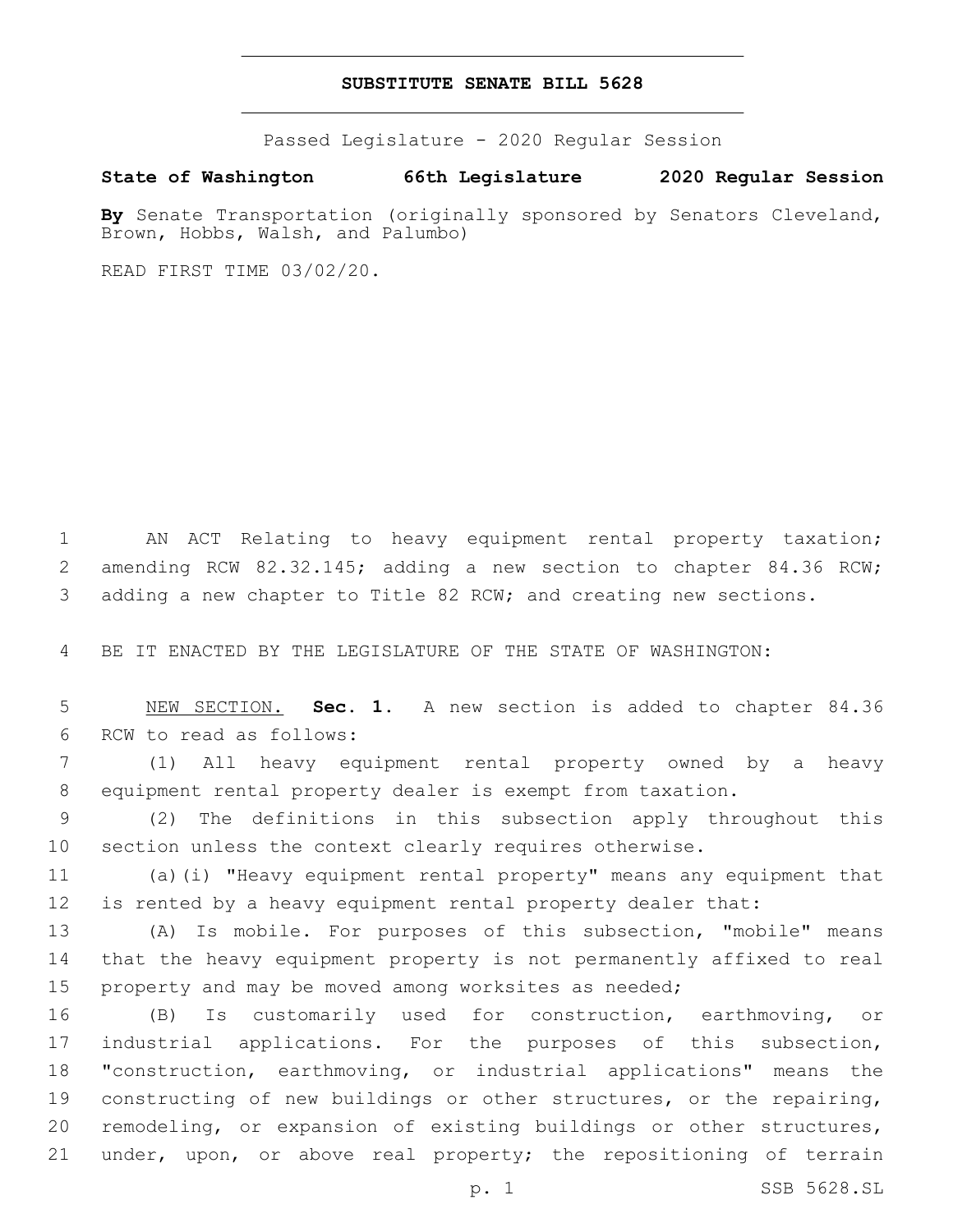using vehicles or self-propelled equipment; and manufacturing or processing raw materials or other ingredients or components into new articles of tangible personal property for sale; and

(C) Is rented without an operator.4

 (ii) Subject to the provisions of (a)(i) of this subsection, "heavy equipment rental property" includes, but is not limited to the 7 following:

 (A) Earthmoving equipment, including but not limited to backhoes, loaders, rollers, excavators, bulldozers, and dump trucks;

 (B) Self-propelled vehicles that are not designed to be driven on 11 the highway;

- (C) Industrial electrical generation equipment;
- 13 (D) Industrial lift equipment;

14 (E) Industrial material handling equipment;

 (F) Equipment used in shoring, shielding, and ground trenching; (G) Portable power and HVAC generation equipment;

 (H) Attachments to heavy equipment rental property, including but not limited to buckets, augers, hammers for backhoes, hoses, fittings, piping, chains, tools (such as jack hammers and cement

20 chippers), and portable power connections;

 (I) Ancillary equipment, including but not limited to generators, ground thawing equipment, fluid transfer equipment, pumping equipment, portable storage, portable fuel and water tanks, and light 24 towers; and

 (J) Equipment or vehicles not subject to vehicle license fees and not required to be registered with the department of licensing.

 (iii) "Heavy equipment rental property" does not include small 28 hand tools, chainsaws, or lawnmowers.

 (b) "Heavy equipment rental property dealer" means a person principally engaged in the business of renting heavy equipment rental property. For purposes of this subsection, "principally" means that the heavy equipment rental property dealer receives more than fifty percent of the dealer's annual total revenue from the rental of heavy 34 equipment rental property.

 (3)(a) The exemption in subsection (1) of this section does not apply in any tax year to heavy equipment rental property that the heavy equipment rental property dealer rented or leased at any time during the immediately preceding tax year to a person with whom the heavy equipment rental property dealer is affiliated.

(b) For purposes of this subsection, "affiliated" means: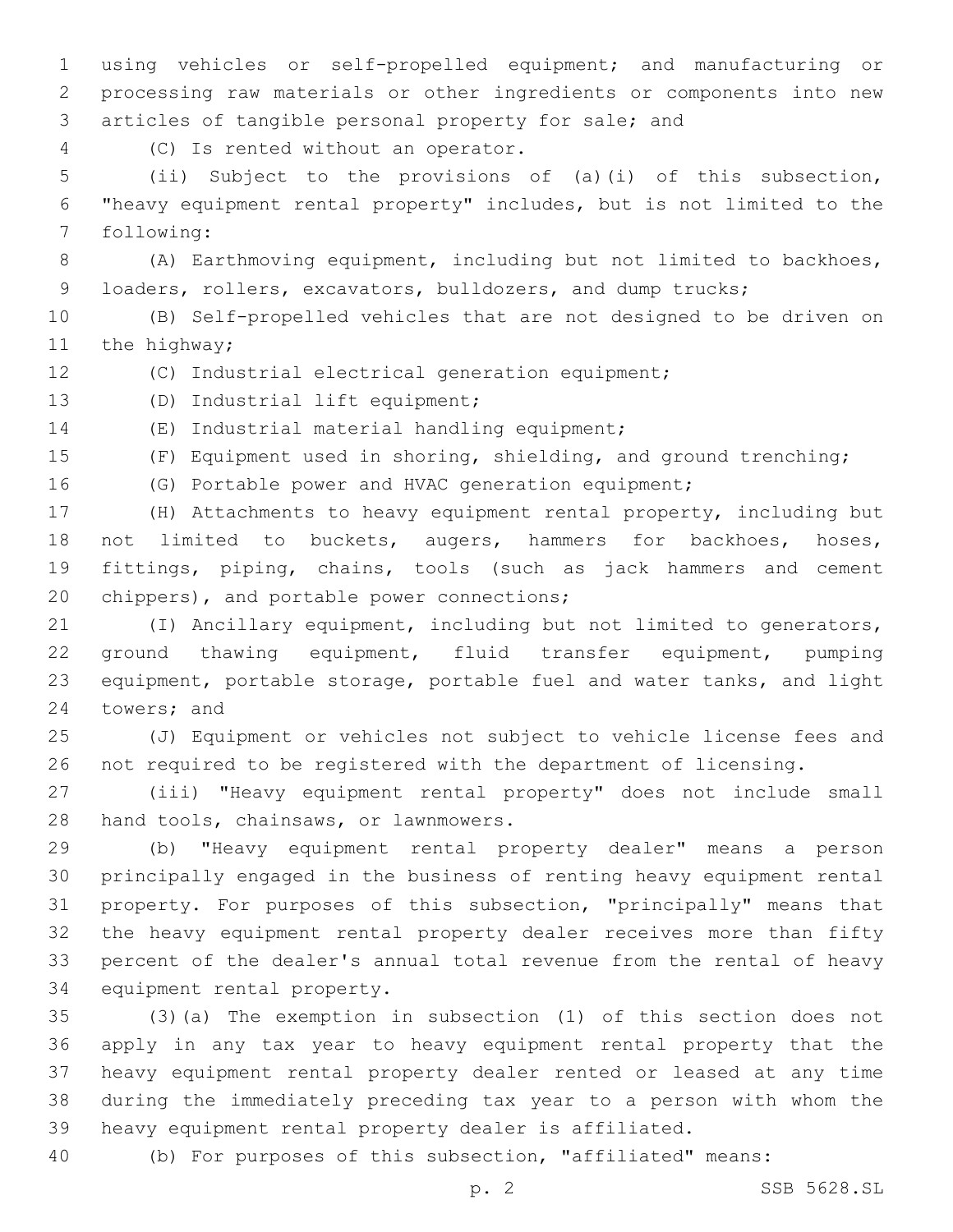(i) One person has an ownership interest of more than five percent, whether direct or indirect, in the other person; or

 (ii) Persons who are related to each other because a third person, or group of third persons who are affiliated with respect to each other, holds an ownership interest of more than five percent, whether direct or indirect, in the related persons.

 (4)(a) A claim for exemption under this section must be filed with the county assessor together with the statement required under 9 RCW 84.40.190, for exemption from taxes payable the following year.

 (b) The claim must be made solely upon forms as prescribed and 11 approved by the department.

 (c) If the assessor finds that the applicant does not meet the requirements for exemption under this section, the exemption must be denied but such denial is subject to appeal under the provisions of 15 RCW 84.48.010 and 84.40.038.

 (5) If a heavy equipment rental property dealer received an exemption under this section based on erroneous information provided 18 by the heavy equipment rental property dealer to the county assessor, the taxes must be collected for a period not to exceed five years, 20 subject to penalties as follows:

(a) Twenty-five percent of the total tax due;

 (b) Fifty percent of the total tax due if the heavy equipment rental property dealer was previously assessed a penalty under this subsection, unless the penalty was overturned by a court or administrative tribunal in a final decision that is no longer subject to appeal; or

 (c) A penalty as provided in RCW 84.40.130(2), if the heavy equipment rental property dealer, with intent to defraud, submitted a false or materially misleading claim for exemption.

 (6) The department may adopt rules as it deems necessary to 31 administer this section.

 NEW SECTION. **Sec. 2.** (1) Beginning January 1, 2022, there is levied and collected a heavy equipment rental tax equal to one and one-quarter percent of the rental price on each rental in this state of heavy equipment rental property to a consumer by a heavy equipment rental property dealer.

 (2)(a) Each heavy equipment rental property dealer shall add the heavy equipment rental tax to the rental invoice of any rental subject to the heavy equipment rental tax under this section. All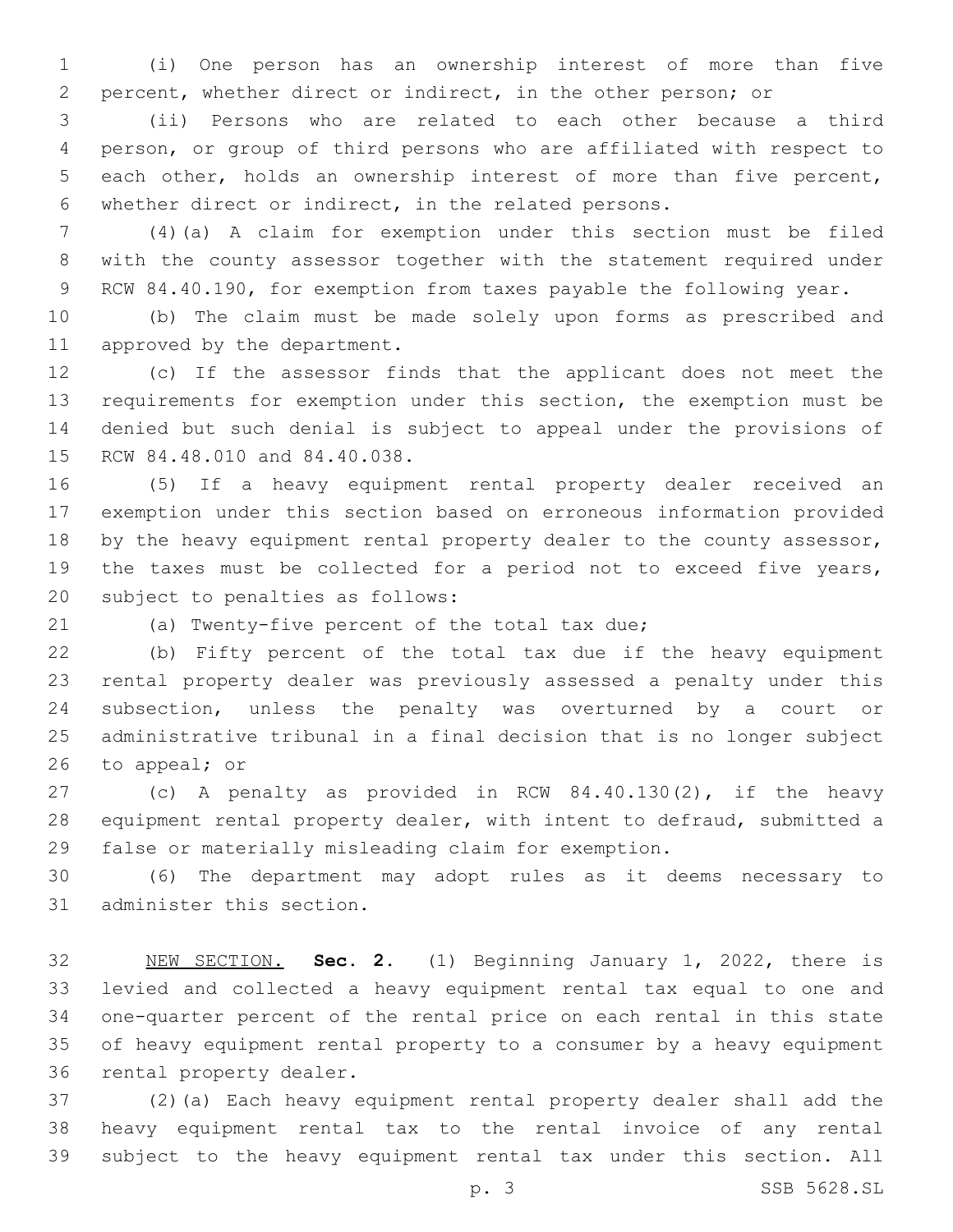heavy equipment rental taxes shall be reported and remitted to the department in a manner and frequency consistent with the reporting and remittance of state sales taxes, and on such forms as the 4 department shall prescribe and approve.

 (b) The tax required by this section, to be collected by the heavy equipment rental property dealer, is deemed to be held in trust by the heavy equipment rental property dealer until paid to the department. Any heavy equipment rental property dealer who appropriates or converts the tax collected to the dealer's own use or to any use other than the payment of the tax to the extent that the money required to be collected is not available for payment on the due date as prescribed in this chapter is guilty of a gross 13 misdemeanor.

 (3) The definitions in this subsection apply throughout this chapter, unless the context clearly requires otherwise.

(a) "Consumer" means the same as provided in RCW 82.04.190.

 (b) "Heavy equipment rental property" and "heavy equipment rental property dealer" mean the same as provided in section 1 of this act.

 (c) "Rental price" means the same as "sales price" as defined in 20 RCW 82.08.010.

 NEW SECTION. **Sec. 3.** (1) Fifty percent of the receipts from the tax imposed in section 2 of this act must be deposited in the motor vehicle fund created in RCW 46.68.070; and

 (2) Fifty percent of the receipts from the tax imposed in section 2 of this act must be deposited in the multimodal transportation 26 account created in RCW 47.66.070.

 NEW SECTION. **Sec. 4.** (1) The heavy equipment rental tax does not apply to any transaction that the state is prohibited from taxing under the Constitution of this state or the Constitution or laws of the United States, or to the rental of heavy equipment rental property to the state or any of its political subdivisions, or to any municipal corporation.

 (2) The heavy equipment rental tax applies to all rentals of heavy equipment rental property made from a rental location in this state where the customer picks up the heavy equipment rental property or from where the heavy equipment rental property is delivered to the consumer in this state. The heavy equipment rental tax does not apply to rentals of heavy equipment rental property made from a rental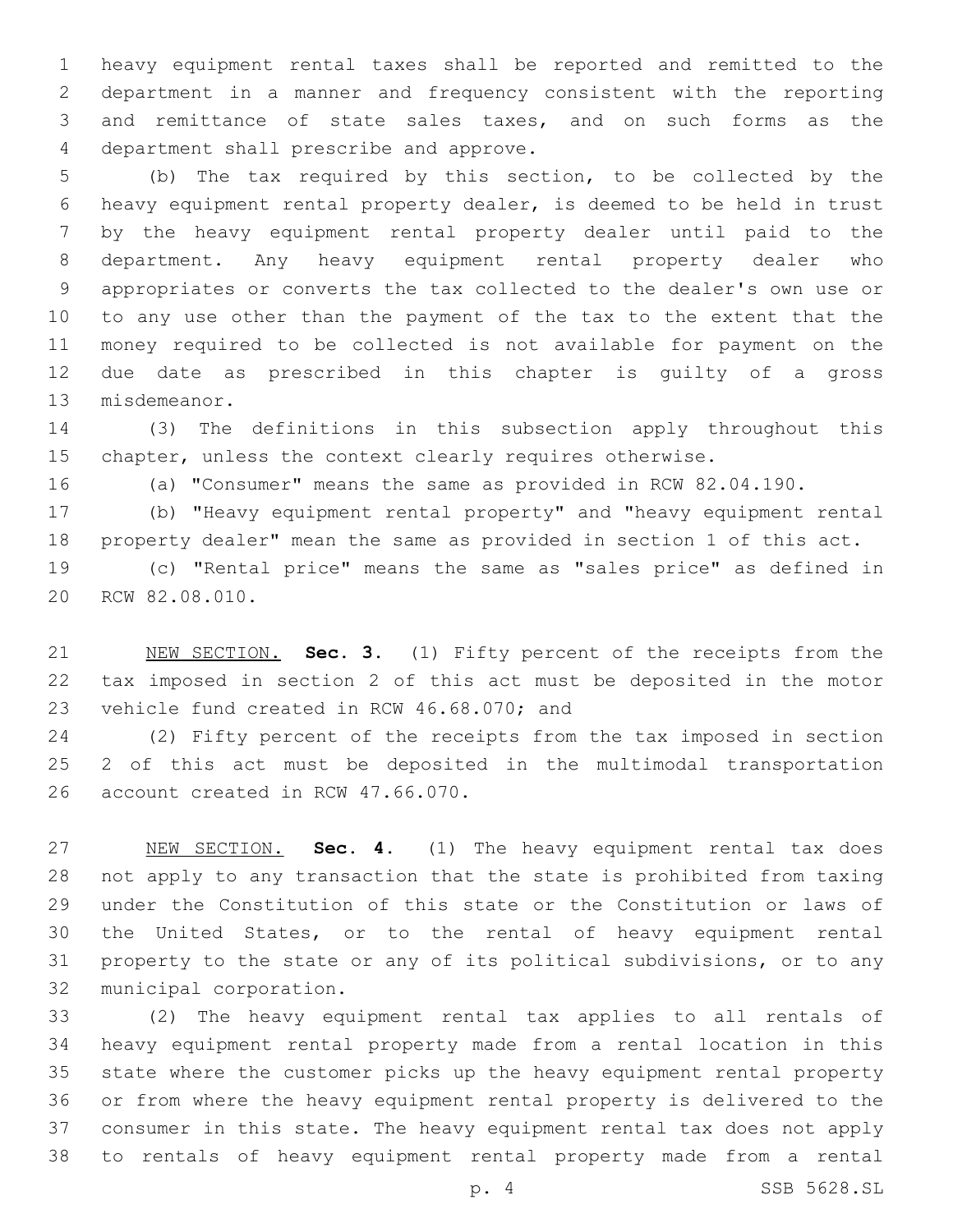location in this state and delivered to the consumer outside this state or made from a rental location outside of this state and 3 delivered to the consumer in this state.

(3) There are no other exemptions from this tax.

 NEW SECTION. **Sec. 5.** Chapter 82.32 RCW applies to the administration of the heavy equipment rental tax in this chapter.

 **Sec. 6.** RCW 82.32.145 and 2015 c 188 s 121 are each amended to 8 read as follows:

 (1) Whenever the department has issued a warrant under RCW 82.32.210 for the collection of unpaid trust fund taxes from a limited liability business entity and that business entity has been terminated, dissolved, or abandoned, or is insolvent, the department may pursue collection of the entity's unpaid trust fund taxes, including penalties and interest on those taxes, against any or all of the responsible individuals. For purposes of this subsection, "insolvent" means the condition that results when the sum of the entity's debts exceeds the fair market value of its assets. The department may presume that an entity is insolvent if the entity refuses to disclose to the department the nature of its assets and 20 liabilities.

 (2) Personal liability under this section may be imposed for 22 state and local trust fund taxes.

 (3)(a) For a responsible individual who is the current or a former chief executive or chief financial officer, liability under this section applies regardless of fault or whether the individual was or should have been aware of the unpaid trust fund tax liability 27 of the limited liability business entity.

 (b) For any other responsible individual, liability under this section applies only if he or she willfully fails to pay or to cause to be paid to the department the trust fund taxes due from the 31 limited liability business entity.

 (4)(a) Except as provided in this subsection (4)(a), a responsible individual who is the current or a former chief executive or chief financial officer is liable under this section only for trust fund tax liability accrued during the period that he or she was the chief executive or chief financial officer. However, if the responsible individual had the responsibility or duty to remit payment of the limited liability business entity's trust fund taxes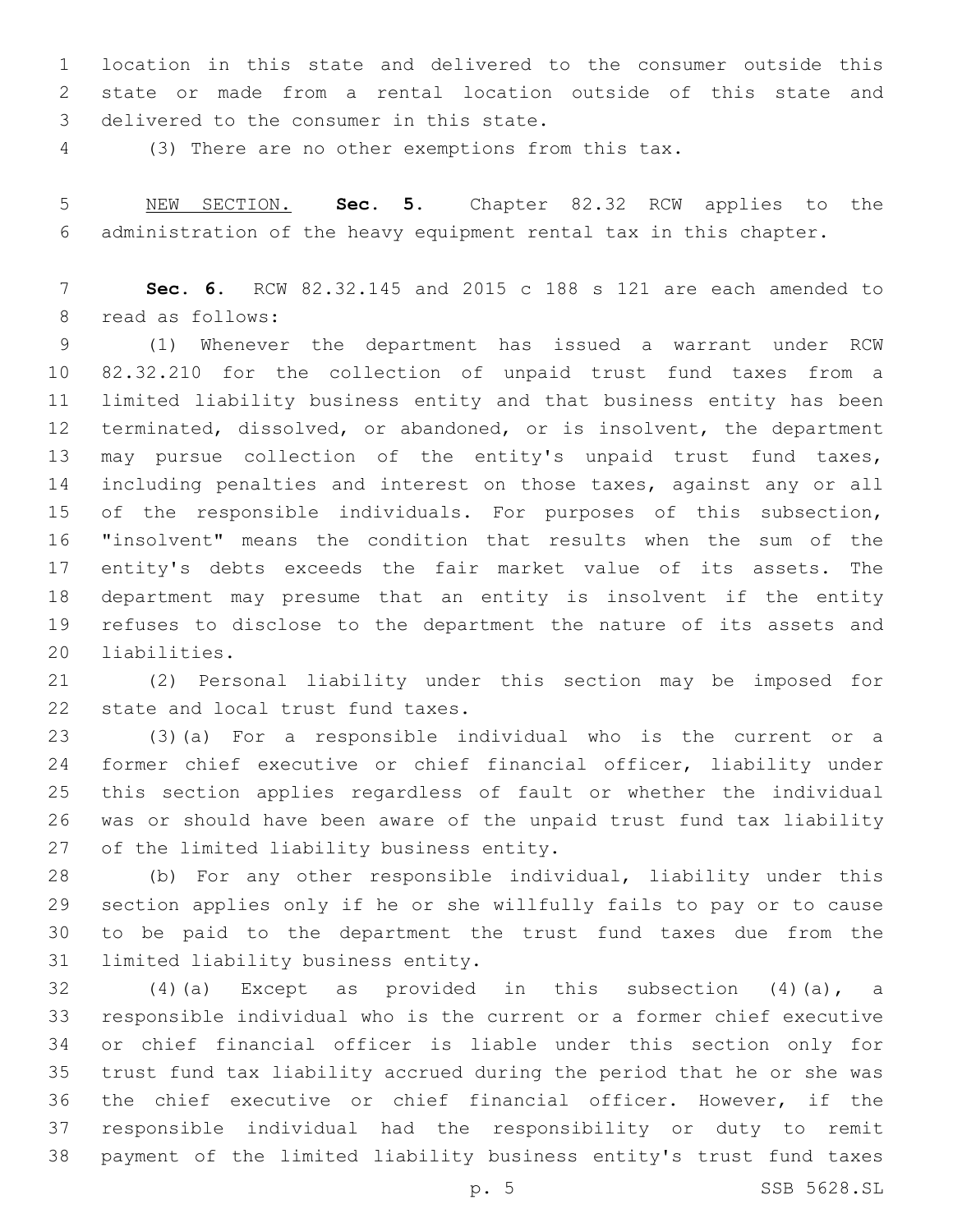to the department during any period of time that the person was not the chief executive or chief financial officer, that individual is also liable for trust fund tax liability that became due during the period that he or she had the duty to remit payment of the limited liability business entity's taxes to the department but was not the 6 chief executive or chief financial officer.

 (b) All other responsible individuals are liable under this section only for trust fund tax liability that became due during the period he or she had the responsibility or duty to remit payment of the limited liability business entity's taxes to the department.

 (5) Persons described in subsection (3)(b) of this section are exempt from liability under this section in situations where nonpayment of the limited liability business entity's trust fund taxes is due to reasons beyond their control as determined by the 15 department by rule.

 (6) Any person having been issued a notice of assessment under this section is entitled to the appeal procedures under RCW 82.32.160, 82.32.170, 82.32.180, 82.32.190, and 82.32.200.

 (7) This section does not relieve the limited liability business entity of its trust fund tax liability or otherwise impair other tax 21 collection remedies afforded by law.

 (8) Collection authority and procedures prescribed in this 23 chapter apply to collections under this section.

 (9) The definitions in this subsection apply throughout this section unless the context clearly requires otherwise.

 (a) "Chief executive" means: The president of a corporation; or for other entities or organizations other than corporations or if the corporation does not have a president as one of its officers, the highest ranking executive manager or administrator in charge of the 30 management of the company or organization.

 (b) "Chief financial officer" means: The treasurer of a corporation; or for entities or organizations other than corporations or if a corporation does not have a treasurer as one of its officers, the highest senior manager who is responsible for overseeing the financial activities of the entire company or organization.

 (c) "Limited liability business entity" means a type of business entity that generally shields its owners from personal liability for the debts, obligations, and liabilities of the entity, or a business entity that is managed or owned in whole or in part by an entity that generally shields its owners from personal liability for the debts,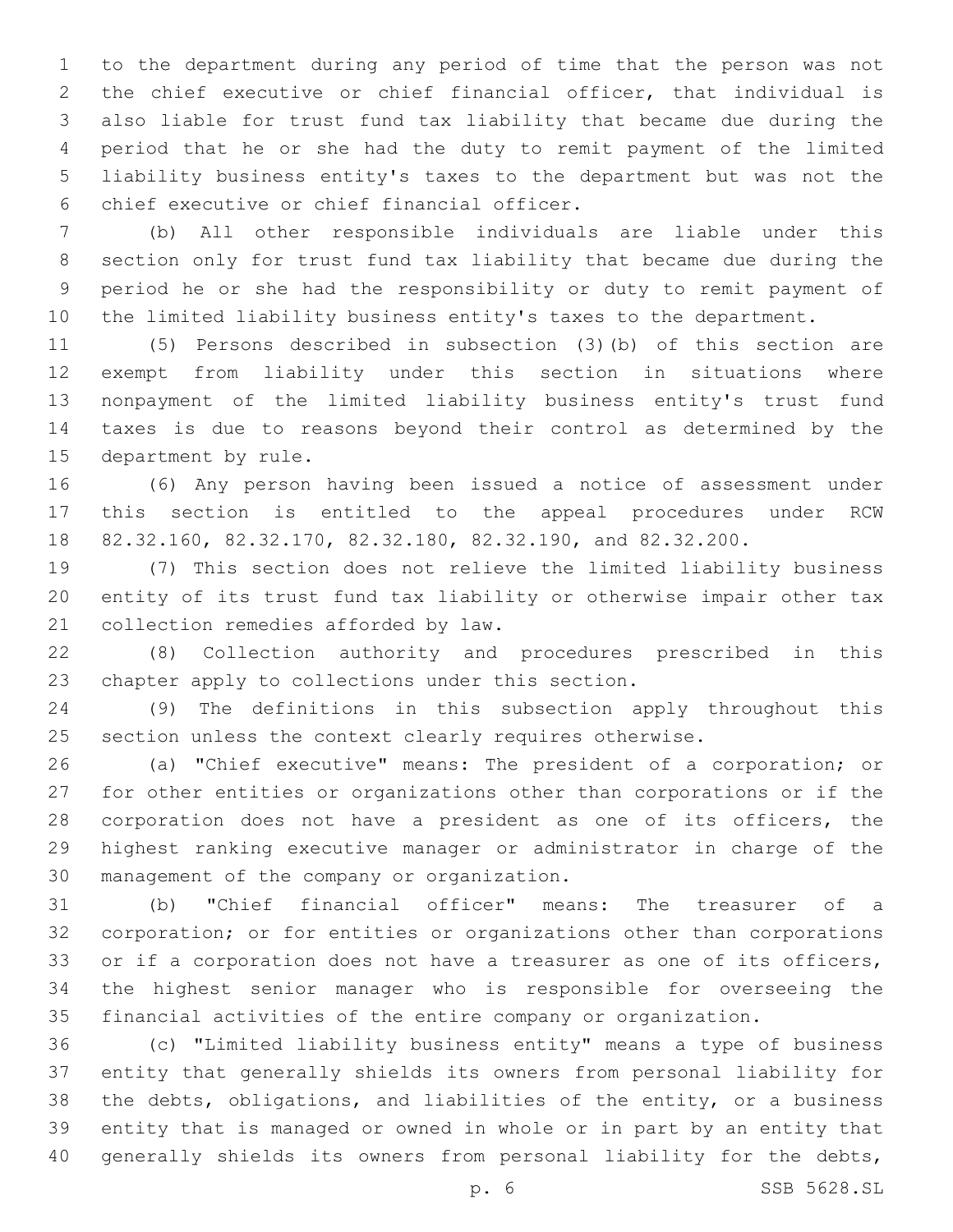obligations, and liabilities of the entity. Limited liability business entities include corporations, limited liability companies, limited liability partnerships, trusts, general partnerships and joint ventures in which one or more of the partners or parties are also limited liability business entities, and limited partnerships in which one or more of the general partners are also limited liability 7 business entities.

(d) "Manager" has the same meaning as in RCW 25.15.006.

 (e) "Member" has the same meaning as in RCW 25.15.006, except that the term only includes members of member-managed limited 11 liability companies.

 (f) "Officer" means any officer or assistant officer of a corporation, including the president, vice president, secretary, and 14 treasurer.

 (g)(i) "Responsible individual" includes any current or former officer, manager, member, partner, or trustee of a limited liability business entity with an unpaid tax warrant issued by the department.

 (ii) "Responsible individual" also includes any current or former employee or other individual, but only if the individual had the responsibility or duty to remit payment of the limited liability business entity's unpaid trust fund tax liability reflected in a tax 22 warrant issued by the department.

 (iii) Whenever any taxpayer has one or more limited liability business entities as a member, manager, or partner, "responsible individual" also includes any current and former officers, members, or managers of the limited liability business entity or entities or of any other limited liability business entity involved directly in the management of the taxpayer. For purposes of this subsection 29 (9)( $q$ )(iii), "taxpayer" means a limited liability business entity with an unpaid tax warrant issued against it by the department.

 (h) "Trust fund taxes" means taxes collected from purchasers and held in trust under RCW 82.08.050, including taxes imposed under RCW 33 82.08.020 ((and)), 82.08.150, and section 2 of this act.

 (i) "Willfully fails to pay or to cause to be paid" means that the failure was the result of an intentional, conscious, and 36 voluntary course of action.

 NEW SECTION. **Sec. 7.** Sections 2 through 5 of this act constitute a new chapter in Title 82 RCW.